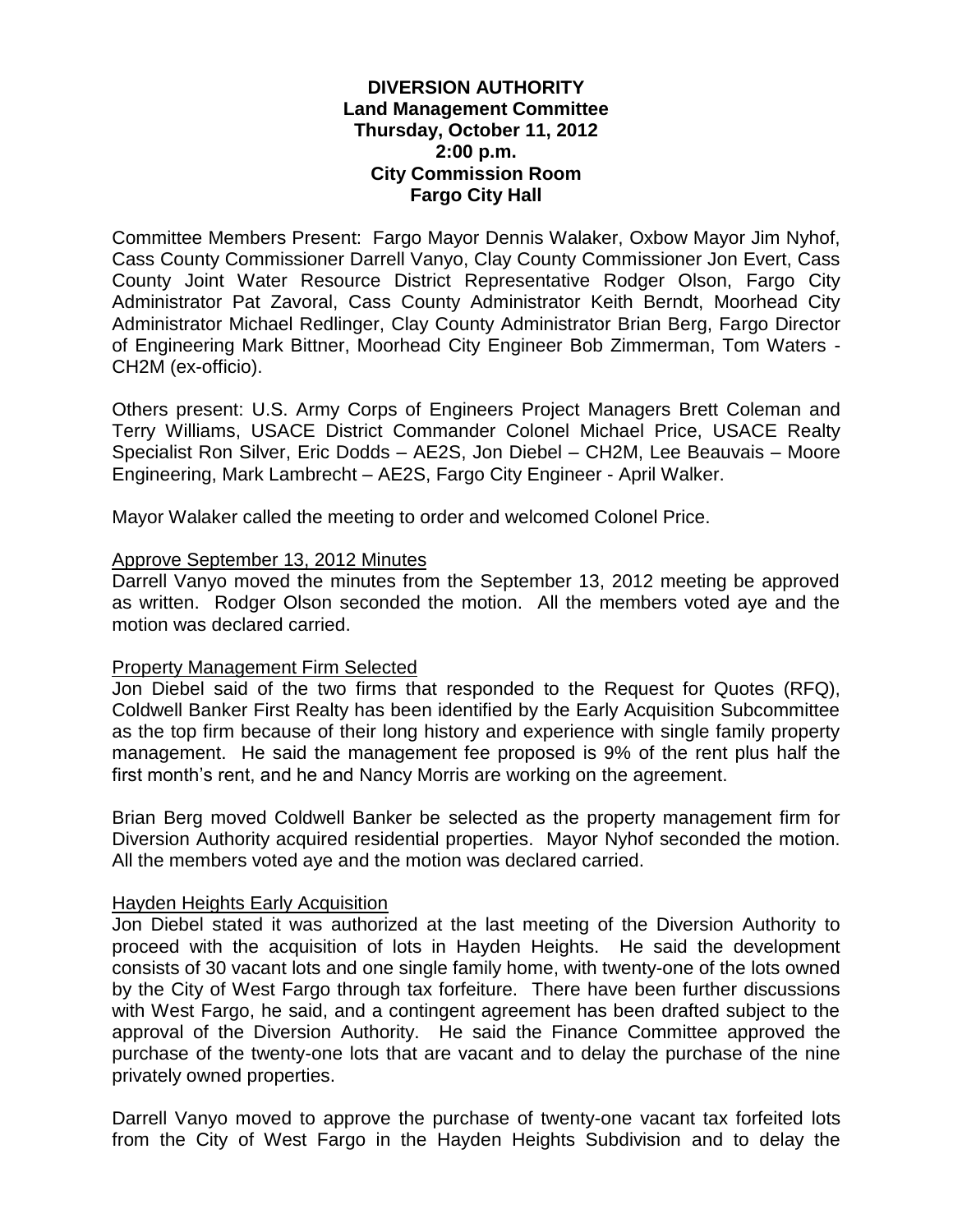purchase of the privately owned vacant lots and single family home until a decision on the westerly alignment of the diversion channel is finalized. Keith Berndt seconded the motion. All the members voted aye and the motion was declared carried.

## Update on Hardship Properties

Jon Diebel said the three hardship appraisals in Oxbow have been completed, reviewed by the Corps and delivered to the property owners within the last 3 days. With a positive response, he said, sale contracts will be brought to the Committee soon. He said in addition to the sale price, some relocation benefits will be offered and negotiated with the homeowners in accordance with the relocation benefits for real estate. He said he is working with Nancy Morris on purchase sale agreements.

## Agricultural Policy Subcommittee Update

Jon Diebel said the Agricultural Policy Subcommittee recognized key issues and endorsed two documents related to the local drainage plan and local transportation plan. He said this is a first summary provided for consideration and other issues will be addressed and brought to this committee later for recommendations to the Diversion Authority

Rodger Olson said farmers are concerned with the ability to access the diversion through legal drains, and because it is not known what might be needed in the future, they would like to keep the water resource districts in an advisory role when it comes to drainage issues. He said access to fields and road accessibility after the water is gone are concerns as far as transportation planning. Bridge issues have been addressed, he said, and bridges will be wider than the initial recommendation.

Mark Bittner said the summaries are guidance documents to use as a basis to move ahead with project design.

Jon Evert moved the recommendations of the Agricultural Policy Subcommittee be received and filed. Mark Bittner seconded the motion. All the members voted aye and the motion was declared carried.

#### Discussion on Shortfall in Revenues Due to Devaluation of Oxbow Properties

Mayor Walaker said it seems premature to take action on the Kindred School District shortfall due to Oxbow properties' devaluation because property taxes are not due until year end. He said two options could be taken, either approve and move the topic to the Authority or postpone a decision.

Rodger Olson said the 20% reduction in value has already been taken by the State and while he does not know how it was arrived at, he feels some responsibility for the Authority to at least make the school district whole.

Mayor Nyhof said he sees the State's action as a single-year commitment and the school district is impacted because of the project. It is not appropriate that he or members of the Cass County Commission vote on the issue, he said, because the county took a firm stand against reducing values.

Darrell Vanyo said he understands both sides and could agree to delay action; however, he is not in favor of the Authority paying the Kindred School District. He said he stands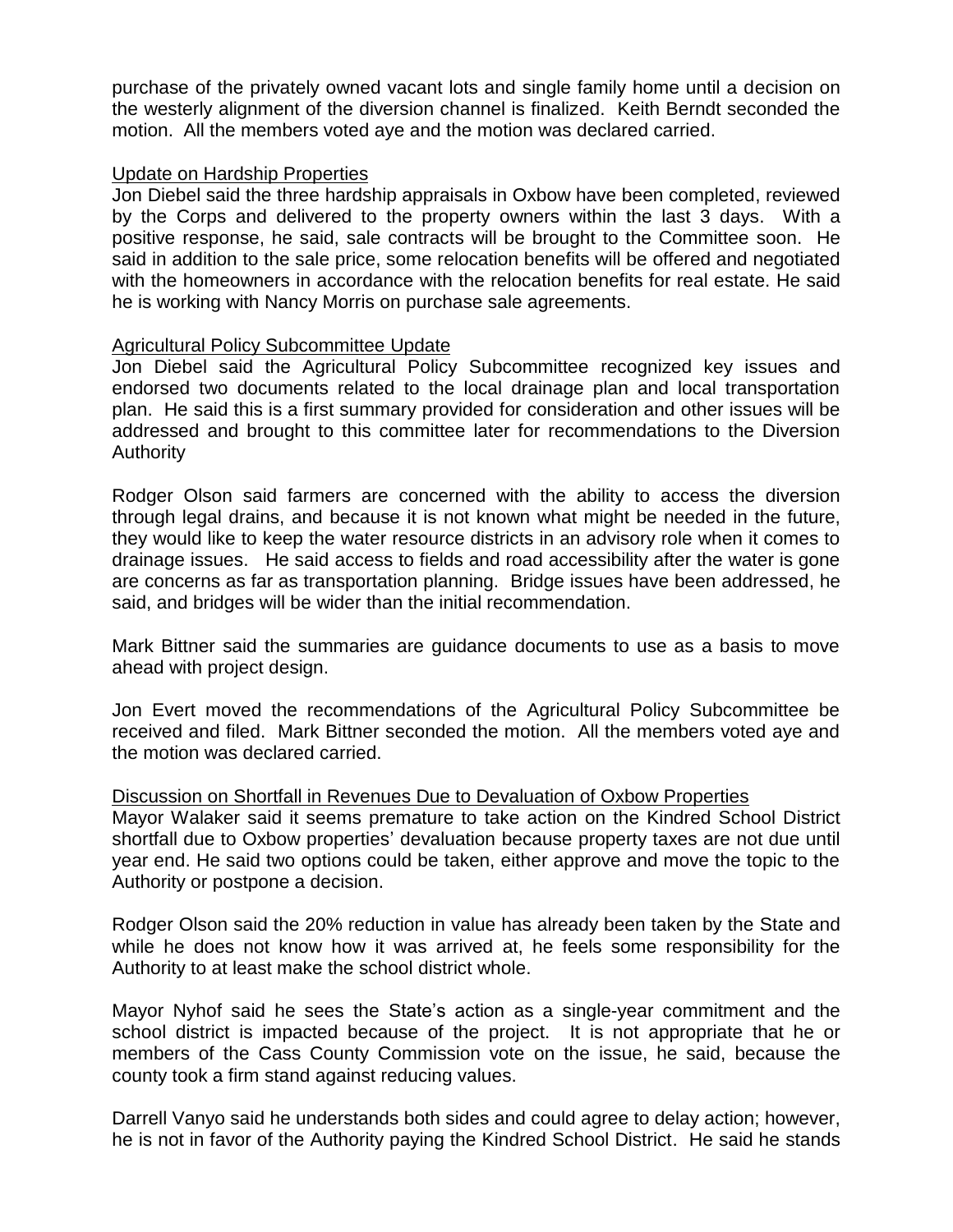by the action Cass County took when denying the valuation reduction. This affects taxes collected for the Kindred School Budget, he said, and is a \$53,000 loss this school year. This could only be for this one year, he said, but nothing would stop them, and possibly others, from seeking devaluation again.

Mark Bittner said he did not see that this entity should be responsible and urged caution about setting a precedent. He said it is not known yet what the project will look like and he said he supports the view of Cass County.

Tom Waters said a decision whether to award compensation, and if so, how much, will need to be made. He said he will prepare the pros and cons.

Mark Bittner moved to delay action until December. Keith Berndt seconded the motion. All the members voted aye and the motion was declared carried.

## USACE Answer to Questions from September Meeting

Brett Coleman said the question arose at the last meeting about the value of the Oxbow Golf Course. He said a value of \$7 million was assigned in the feasibility cost estimate. Also, there was confusion about the 90 day review period for acquisitions, he said, which could have been from the start of the appraisals to the signed agreement or the time between an offer to acquire and time to move out. In any case, he said, the bottom line is that it does not take 90 days.

In response to a question from Mayor Nyhof about why Corps representatives were in Oxbow appraising the Country Club, Real Estate Specialist Ron Silver said that he is in the area as part of the real estate team for Reach 2, as well as in conjunction with another project. He said he works closely with the review appraiser who will be in the area next week and they had talked about Oxbow which is why he wanted to take a look. He said he was not sent by anyone to look at the golf course.

# ROE Team Update

Lee Beauvais said some expiring rights-of-entry are being renewed and access for biotic surveys is being finalized for next year. He said as a whole there is not a huge effort in rights-of-entry right now; however, that could change if the alignment changes.

# Cultural Resources Easement Acquisition Status

Lee Beauvais said the Corps team is beginning Phase 2 Cultural Surveys involving easements with seven landowners of 12 parcels. He said one landowner is denying access and action may have to be forced. Of nine instrumentation sites, he said, three are on Cass County deeded right-of-ways. Five of the other six landowners have agreed to access and a discussion is scheduled with the sixth.

#### Other business

In answer to a question from Mayor Nyhof about whether Oxbow's position on the possible ring dike option mattered now that Bakke/Hickson said no to it, both Mayor Walaker and Darrell Vanyo stressed that it is important for the City of Oxbow to weigh in.